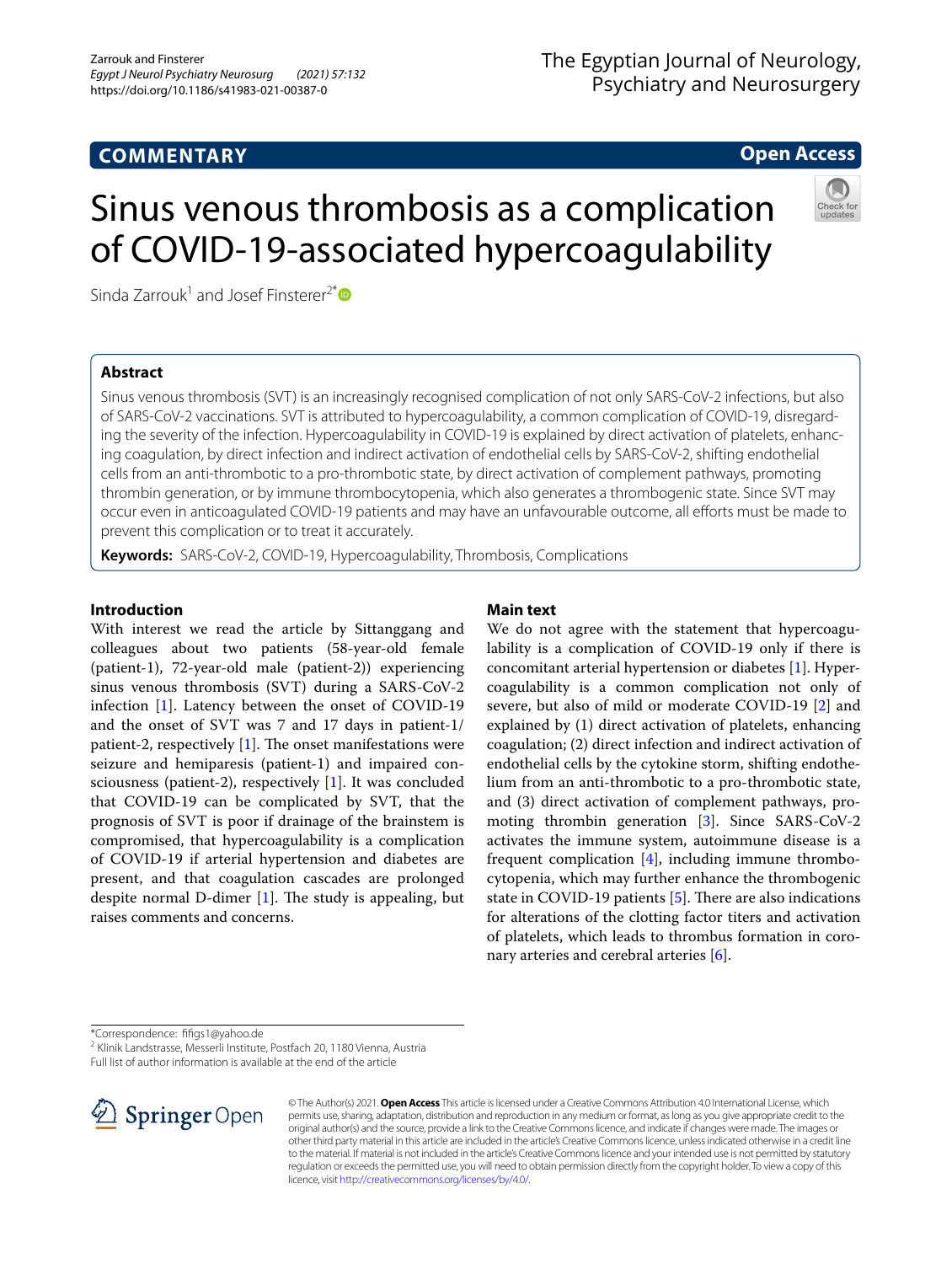A limitation of the study is that only computed tomography (CT) scans of the brain were provided. Since SVT is frequently complicated by ischaemic stroke with or without consecutive bleeding [\[7](#page-1-6)], and since ischaemic stroke, particularly small ones, are only detectable on multimodal magnetic resonance imaging (MRI) [\[8](#page-2-0)], it is worthwhile to know if multimodal MRIs of the brain are available and if ischaemic stroke was documented on MRI in either patient. Since SVT may be associated also with bleeding, we should know if cerebral CT scans demonstrated intracerebral bleeding in either patient.

The statement of the conclusions "upon monitoring the neutrophil/lymphocyte ratio, it became apparent that D-dimer, fbrinogen, and C-reactive protein (CRP) are bad prognosis indicators, why the use of heparin or low molecular weight heparin (LMWH) decreases the D-dimer and not by any means increase the symptoms" [[1\]](#page-1-0) is inconclusive. Do the authors mean that LMWH decreases the D-dimer levels but not the symptoms, or do they mean that low D-dimer is associated with reduction of symptoms? This should be clarified. Recently, it has been proposed to apply standardised viscoelastic tests, such as TEG, Quantra, ROTEM, or ClotPro, to assess haemostasis and the thrombotic risk in COVID-19 patients [[9\]](#page-2-1).

Patient-1 was described as having arterial hypertension as the only peculiarity in her previous history. However, according to table 1 in the article by Sittanggang and colleagues the HbA1c value was 6.5, suggesting that the patient was also diabetic. We should know if diabetes was frst diagnosed during hospitalisation or previously known.

Missing is the drug history. We should be told if either patient was regularly taking hormones. Missing is an extensive history for other risk factors for SVT, such as smoking, antiphospholipid syndrome, thrombophilia (elevated protein-S or protein-C), or infammatory bowel disease [\[10](#page-2-2)].

Table 1 of the article by Sittnaggang and colleagues does not provide reference limits of any parameter listed. This is why it cannot be assessed which of the listed fgures of table 1 are normal or abnormal. It is also unclear what is meant with "INR 5.308 (before 50,000) (patient-2)" It should be mentioned if hemiparesis in patient-1 was right-sided or left-sided.

## **Conclusions**

The presented study has limitations, which weaken the findings and their interpretation. These limitations should be addressed to further strengthen the conclusions.

#### **Abbreviations**

CRP: C-reactive protein; CT: Computed tomography; LMWH: Low molecular weight heparin; MRI: Magnetic resonance imaging; SVT: Sinus venous thrombosis.

#### **Acknowledgements**

Not applicable

#### **Authors' contributions**

SZ: literature search, discussion, critical comments, fnal approval. JF: design, literature search, discussion, frst draft, critical comments, fnal approval. All authors have read and approved the manuscript, and ensure that this is the case. Both authors read and approved the fnal manuscript.

#### **Funding**

None received.

#### **Availability of data and materials**

All data are available from the corresponding author.

#### **Declarations**

**Ethics approval and consent to participate** Not applicable.

### **Consent for publication**

Not applicable.

#### **Competing interests**

The authors declare that they have no competing interests.

#### **Author details**

<sup>1</sup> University of Tunis El Manar and Genomics Platform, Pasteur Institute of Tunis, Tunis, Tunisia. <sup>2</sup> Klinik Landstrasse, Messerli Institute, Postfach 20, 1180 Vienna, Austria.

Received: 26 July 2021 Accepted: 8 September 2021 Published online: 26 September 2021

#### **References**

- <span id="page-1-0"></span>1. Sitanggang PA, Tini K, Susilawathi NM, Wijayanti IAS, Dewi PU, Samatra DPGP. Case reports of cerebral sinus venous thrombosis in COVID-19 patients. Egypt J Neurol Psychiatr Neurosurg. 2021;57(1):83. [https://doi.](https://doi.org/10.1186/s41983-021-00335-y) [org/10.1186/s41983-021-00335-y.](https://doi.org/10.1186/s41983-021-00335-y)
- <span id="page-1-1"></span>2. Sandor-Keri J, Benedek I, Polexa S, Benedek I. The link between SARS-CoV-2 infection, infammation and hypercoagulability-impact of hemorheologic alterations on cardiovascular mortality. J Clin Med. 2021;10(14):3015.<https://doi.org/10.3390/jcm10143015>.
- <span id="page-1-2"></span>3. Steadman E, Fandaros M, Yin W. SARS-CoV-2 and plasma hypercoagulability. Cell Mol Bioeng. 2021;28:1–10. [https://doi.org/10.1007/](https://doi.org/10.1007/s12195-021-00685-w) [s12195-021-00685-w.](https://doi.org/10.1007/s12195-021-00685-w)
- <span id="page-1-3"></span>4. Finsterer J, Scorza FA. Guillain-Barre syndrome in 220 patients with COVID-19. Egypt J Neurol Psychiatr Neurosurg. 2021;57(1):55. [https://doi.](https://doi.org/10.1186/s41983-021-00310-7) [org/10.1186/s41983-021-00310-7](https://doi.org/10.1186/s41983-021-00310-7).
- <span id="page-1-4"></span>5. Wiedmann M, Skattør T, Stray-Pedersen A, Romundstad L, Antal EA, Marthinsen PB, Sørvoll IH, Leiknes Ernstsen S, Lund CG, Holme PA, Johansen TO, Brunborg C, Aamodt AH, Schultz NH, Skagen K, Skjelland M. Vaccine induced immune thrombotic thrombocytopenia causing a severe form of cerebral venous thrombosis with high fatality rate: a case series. Front Neurol. 2021;30(12): 721146. [https://doi.org/10.3389/fneur.2021.721146.](https://doi.org/10.3389/fneur.2021.721146)
- <span id="page-1-5"></span>6. Nuthalapati P, Ghanta MK, Natesh NS, Bhaskar LV. Association of hypercoagulation with severe acute respiratory syndrome coronavirus 2 infection. Blood Res. 2021;56(2):61–4. [https://doi.org/10.5045/br.2021.2021011.](https://doi.org/10.5045/br.2021.2021011)
- <span id="page-1-6"></span>7. Ferro JM, Canhão P. Cerebral venous sinus thrombosis: update on diagnosis and management. Curr Cardiol Rep. 2014;16(9):523. [https://doi.org/10.](https://doi.org/10.1007/s11886-014-0523-2) [1007/s11886-014-0523-2](https://doi.org/10.1007/s11886-014-0523-2).